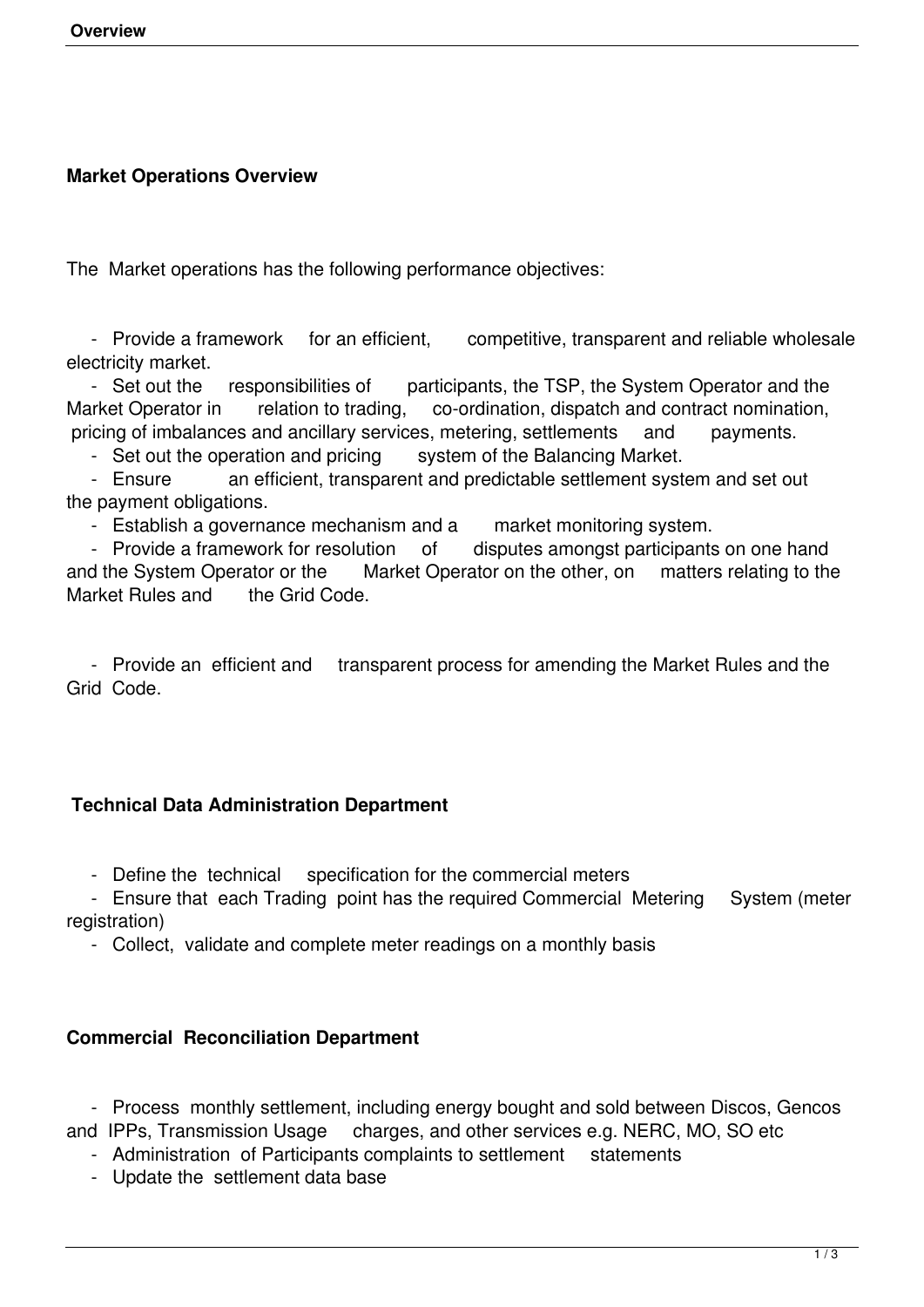- Prepare monthly commercial reconciliation report

# **Treasury Department**

- Approval of Participants Bank Account

- Administration of the transfer system for market payments, Market Accounts, including Clearing Accounts ,Prepares and monitor annual budget of Market operations, Interacts with Banks on behalf of the Market operations

 - Records all incomes and expenditures of Market operations, Prepares monthly accounting and financial reports

### **Audit Department**

- Prepare long and short term internal audit plans

- Ensure periodic audits of the Market Operations, review of Market operations

expenditures, accounting procedures, data management quality and security controls

## **Information Technology Department**

 - Develop and maintain Market operations' software, hardware, Network , website and ensure data integrity and control

- Provide technical support and training where necessary·
- Prepare IT budget for management

## **Market Development And Business Analysis Department**

 The Market Development and Business analysis Division is responsible for the administration of the Industry Database as well as the Market Research & Development activities. The Division also coordinates the production of various reports and the development/Implementation of Performance measurement Schemes for the Industry.

## **Regulatory Affairs and Stakeholders' Relations Department**